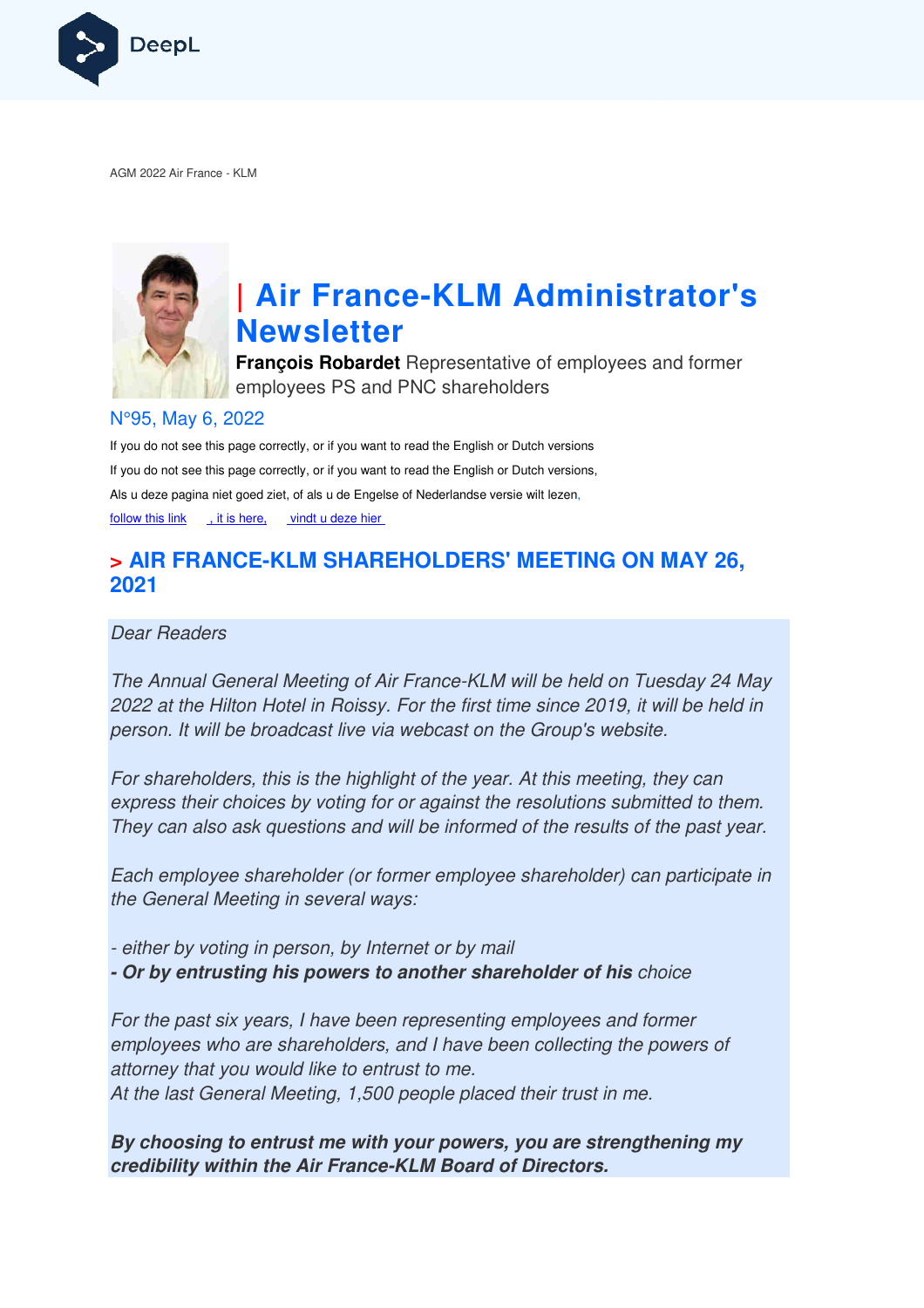The 64% of votes you gave me to re-elect me also contribute to this, as do the 11,124 readers who have subscribed to my weekly newsletter.

You will find my explanations of vote in this Flash.

The voting forms should be sent to you shortly:

. **the emailing of the "identifiers" for shareholders with an email address is planned for today, Friday May 6, starting at 11:00 a.m.**

. the paper mailings for shareholders who have not subscribed to the emailing of the codes will be sent out in the next few days. It is therefore necessary to take into account the delay related to postal delays.

You can find all the documents related to the Annual General Meeting on the Air France-KLM Group website, on the financial information page. You will also find the link to the Universal Registration Document 2021 on the homepage of my blog navigaction.com.

Thank you for your trust and loyaltyFrançois

## **> Before entrusting me with your powers, please read my voting intentions**

**I** will approve the resolutions submitted to the shareholders. Here is a brief overview :

- . resolutions 1 and 2: the approval of the financial results for 2021
- . resolution 3: the allocation of the results for the year 2021
- . resolutions 4 to 6: regulated

agreements

- . resolutions 7 to 9: the renewals or appointment of directors
- . resolutions 10 and 11: the appointment of a new auditor
- . resolutions 12 to 17: the remuneration of executives

.

resolution 18: the ratification of the transfer of the registered office

. resolution 19: the increase of the total nominal ceiling of the capital increases

. resolution 20: the addition of a preamble in the bylaws for the purpose of adopting a purpose of the Company

- . resolutions 21 to 26: the updating of the bylaws
- . resolution 27: the powers for formalities

## **Note that resolution 35, voted last year, remains valid: Capital increases reserved for members of a company or Group savings**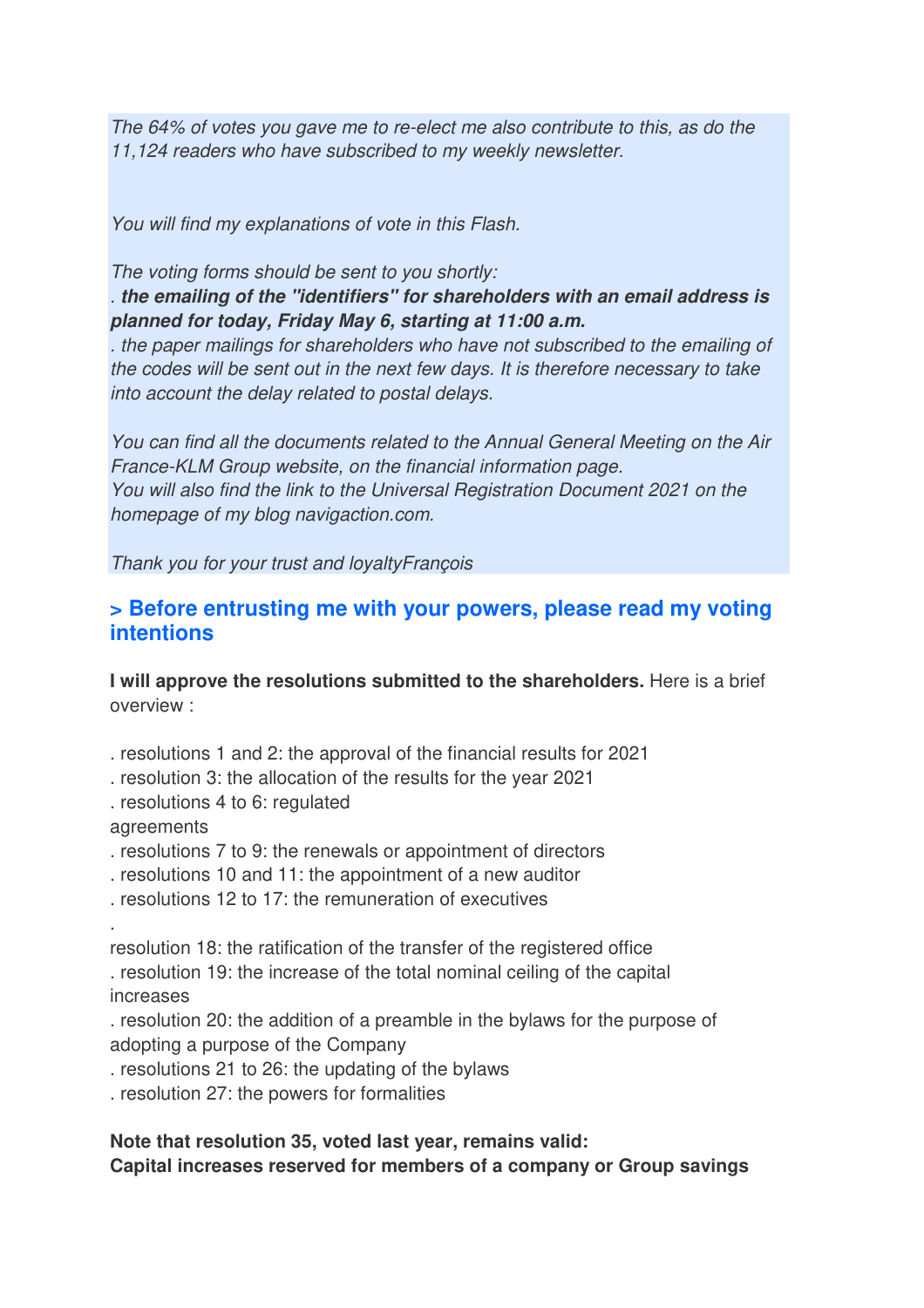**plan** 2% of the share capital of the Air France-KLM Group may be offered to beneficiaries with a maximum discount of 30% OR with free shares and a matching contribution.

## **> Focus on the twentieth resolution: Adoption of the purpose of Air France-KLM**

Twentieth resolution (Addition of a preamble to the Articles of Association in order to adopt a purpose for the Company) - The General Meeting, voting under the quorum and majority conditions required for extraordinary general meetings, having reviewed the report of the Board of Directors, resolves to amend the Articles of Association as proposed by the Board of Directors.

The General Meeting, voting under the quorum and majority conditions required for extraordinary general meetings, having taken note of the report of the Board of Directors, resolves to amend the Company's Articles of Association as proposed by the Board of Directors. Consequently, the General Meeting decides to add a preamble before Title I of the Company's Articles of Association as follows

## "PREAMBLE :

**At the forefront of a more responsible European aviation, we bring people together to build the world of tomorrow."**

**My comment:** The 2019 Pact law (Action Plan for Growth and Transformation of Companies) encourages companies to strengthen the consideration of social and environmental issues related to their activity.

## In summary:

The company can pursue, in compliance with its corporate purpose, an entrepreneurial project that meets a collective interest and gives meaning to the actions of all employees.

Article 1835 of the Civil Code is thus amended to recognize the possibility for companies that wish to do so to include a raison d'être in their articles of association.

This amendment enshrines the commitments made by many companies with regard to social and environmental responsibility.

**The raison d'être is the long term project in which the corporate purpose of the company is included**. The enshrinement of this notion in the civil code encourages companies to be more oriented towards the long term.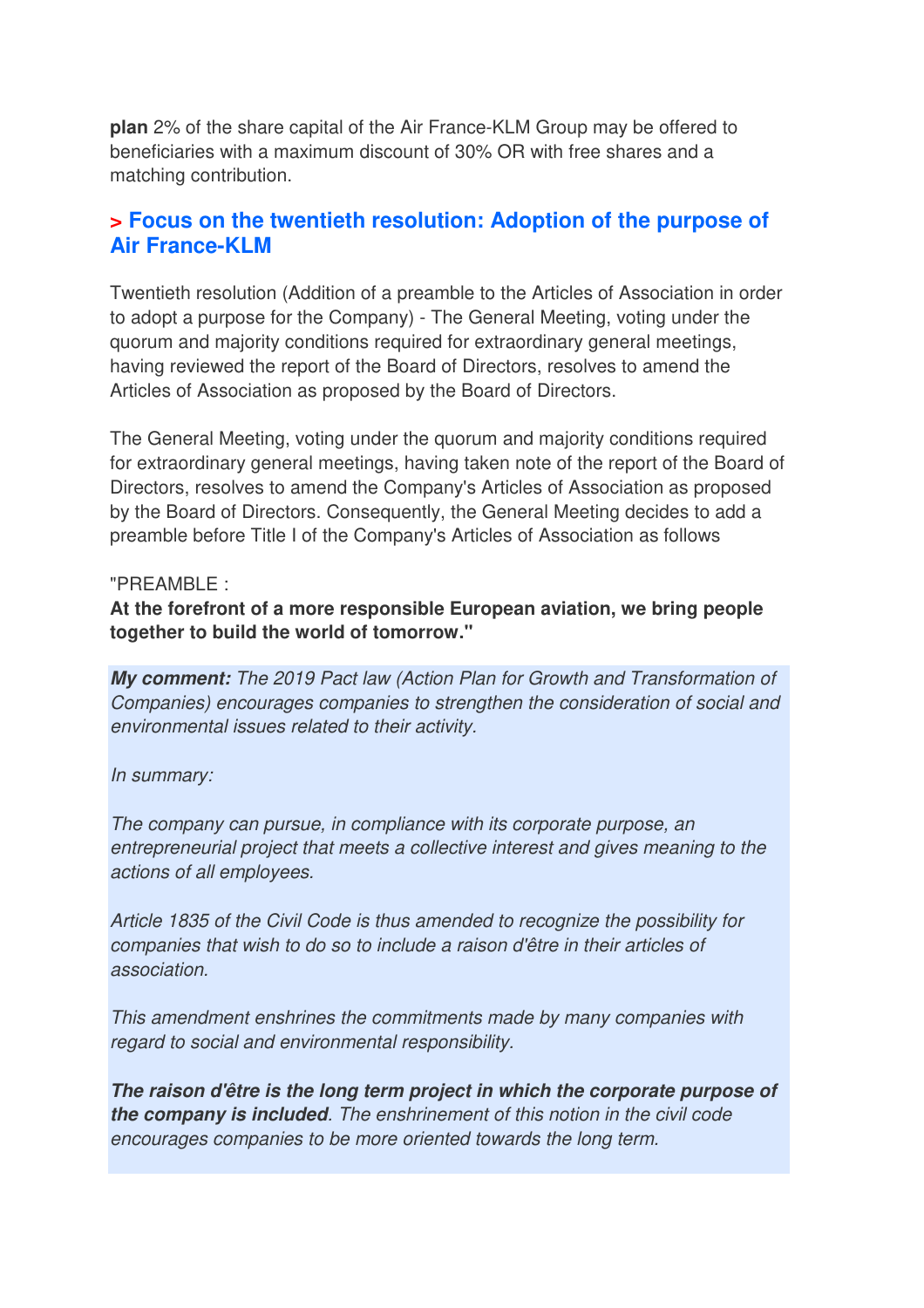For more than a year, the Air France-KLM Group has been consulting with Group employees. The Board of Directors also took part in the discussions, which led to the proposal of this beautiful raison d'être:

**At the forefront of a more responsible European aviation, we bring people together to build the world of tomorrow.** 

**> You are a shareholder and you wish to entrust me with your powers of attorney:**

**1) If you are a shareholder (FCPE Majoractions, Aéropélican and/or Concorde at Natixis), and you wish to appoint me as your proxy and entrust me with your powers via the Internet,** 

Go to the voting site: **airfranceklm voteassemblee com, with the login and password that you received by e-mail or by AF-KLM mail.**

Voting is open from Friday, May 6, 2022 at 11:00 a.m. to Monday, May 23, 2022 at 3:00 p.m., Paris time. Access the voting site with your username and password.

On the "How to participate" page, choose the option by checking the button to the right of : "I wish to give power of attorney to a named person".

Then mention my name, first name, address, postal code and city: **ROBARDET, FRANCOIS, 6 Residence de l'enclos, 31320, PECHBUSQUE**  as below: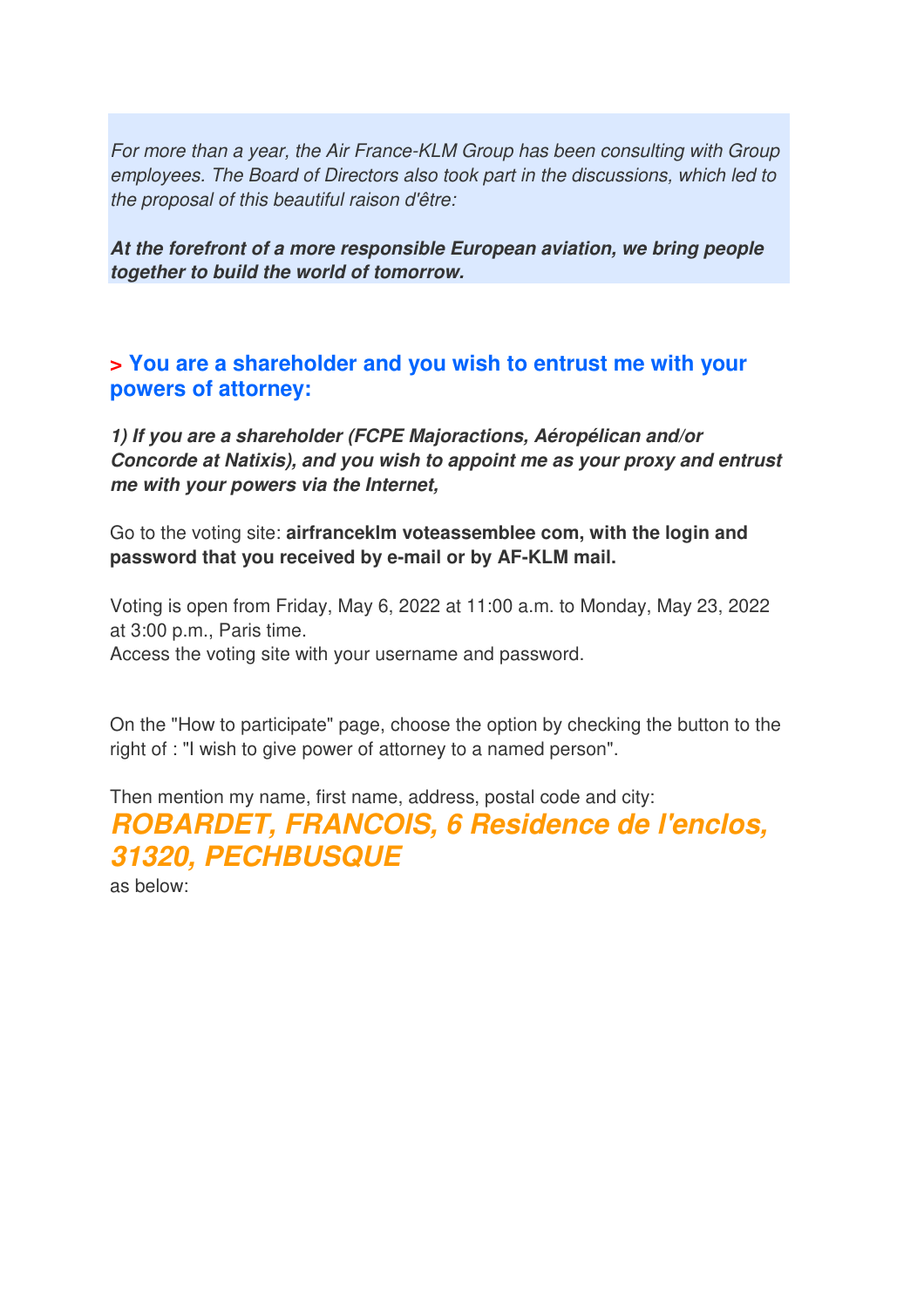#### **AIRFRANCEKLM**

| <b>EXAMPLE Donner vos instructions</b>                                  |               | Aide Déconnexion                              |
|-------------------------------------------------------------------------|---------------|-----------------------------------------------|
|                                                                         |               |                                               |
| $\cdots$ . $\blacksquare$<br>1                                          |               | processing successing S. processing coming 24 |
| <b>Participation</b>                                                    | Instruction   | Récapitulatif<br>Validation                   |
| Cette étape vous permet de détailler vos instructions.                  |               |                                               |
| Veuillez renseigner les informations ci-                                |               |                                               |
| contre afin de désigner le mandataire<br>devant recevoir votre pouvoir. |               | <b>DESIGNATION DU MANDATAIRE</b>              |
|                                                                         |               |                                               |
|                                                                         |               |                                               |
|                                                                         | Civilité      | M<br>$\overline{\phantom{a}}$                 |
|                                                                         | Nom."         | <b>ROBARDET</b>                               |
|                                                                         | <b>Prénom</b> | <b>FRANCOIS</b>                               |
|                                                                         |               |                                               |
|                                                                         | Adresse       | 6 Residence de l'enclos                       |
|                                                                         | Code Postal + | 31320                                         |
|                                                                         |               |                                               |
|                                                                         | Ville *       | <b>PECHBUSQUE</b>                             |
|                                                                         |               | (*) champs obligatoires                       |
|                                                                         |               |                                               |
|                                                                         | <b>RETOUR</b> | <b>SUITE</b>                                  |

For any further information on the practicalities of voting, you can contact the dedicated hotline

+33(0) 1 44 30 05 18 (rate in force in the country of call), from Monday to Friday from 9:00 am to 6:00 pm (Paris time).

### **2) If you prefer a "paper" vote**

You should write to Société Générale - Service Assemblées - CS 30812 - 44308 Nantes Cedex 3 before May 18, 2022 to obtain all the documentation. You will find out how to fill in your ballot paper in which you will mention your name, first name, address, postal code and city (see above).

The voting form must be received by Société Générale no later than Saturday, May 21, 2022, using the T envelope you received.

## **> You are a registered shareholder and you wish to entrust me with your powers:**

## **If you hold registered shares (with Société Générale) and you wish to appoint me as your proxy and entrust me with your powers,**

Please refer to the brochure currently being sent out (or go to the Société Générale voting site sharinbox societegenerale com if you have opted out of the "paper" brochure).

You will find there how to fill in your ballot paper in which you will mention my name, first name, address, postal code and city (see above).